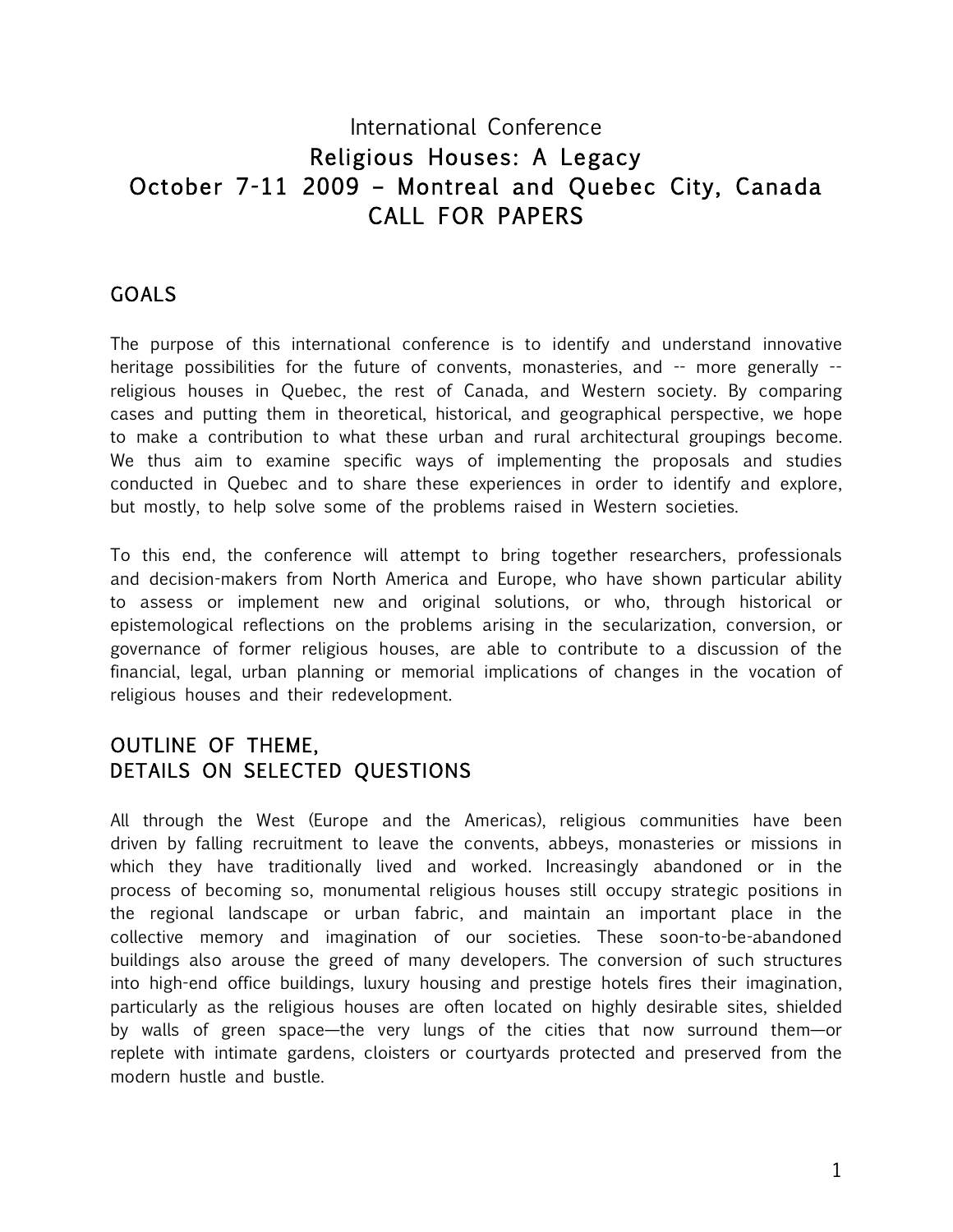However relatively simple it may appear—technically, at least—the conversion of these convents, abbeys, or monasteries that punctuate our human landscape is nonetheless fraught with weighty questions of heritage. Often inherited from distant historical periods whose architectural imprint they bear, and treasured by individuals who zealously defend them as neighborhood oases, sought out for human rituals or as part of various spiritual quests, and often still invested with a genuine tradition and the heritage claims arising from it, religious houses become flashpoints for conflict when, abandoned by their religious community, they are threatened with demolition, replacement or outright appropriation for commercial or private purposes. But although everyone agrees on the landscape, architectural, historical, or memorial aspects that might in most cases justify government involvement in the vocational change of convents, abbeys, and monasteries, their abandonment and possible reassignment in a secularized society brings with it a broad spectrum of particular challenges, given the financial, legal, urban, and even museological contributions required in changing their ownership and use.

The vocational metamorphosis of convents, abbeys, monasteries and missions calls forth questions on three levels—questions of ownership, questions of use and questions of memory. These are the broad themes that structure the questions we have chosen in putting into perspective the future of these buildings, the character of the surroundings (urban, peri-urban, rural, etc.) they helped create, and the legacy that they constitute both in space and in the collective imagination.

To begin, we will examine the ownership structure of religious houses and its impact on public appropriation and possible designation as heritage. This is particularly significant, given that the debate over the conversion of religious houses involves not only the buildings—as well as some of the furnishings—but also the surrounding natural or green spaces, often subject to considerable developmental pressure. The changeover from one ownership regime (a religious congregation or community) to another (an organization of civil society) involves numerous financial and urban planning issues, including whether to grant property tax credits, zoning, landscape and urban protection mechanisms and others. How can the urban and fiscal ownership framework, with the financial levers it commands and the uses it prescribes, encourage or discourage the heritagization of religious houses?

Second, the future of convents, abbeys, monasteries, and missions evokes the various aspects of how these properties might be used. Although turning these relatively multifunctional buildings and the broad parks that surround them into something new would appear to be simpler than converting a church, for example, the new functions might nonetheless conflict with some of the many heritage dimensions of the properties. Outside the buildings, conversion interposes itself into the relationship between the religious house and the very urban or peri-urban surroundings whose development it motivated—the question of use thus gives rise to a reflection involving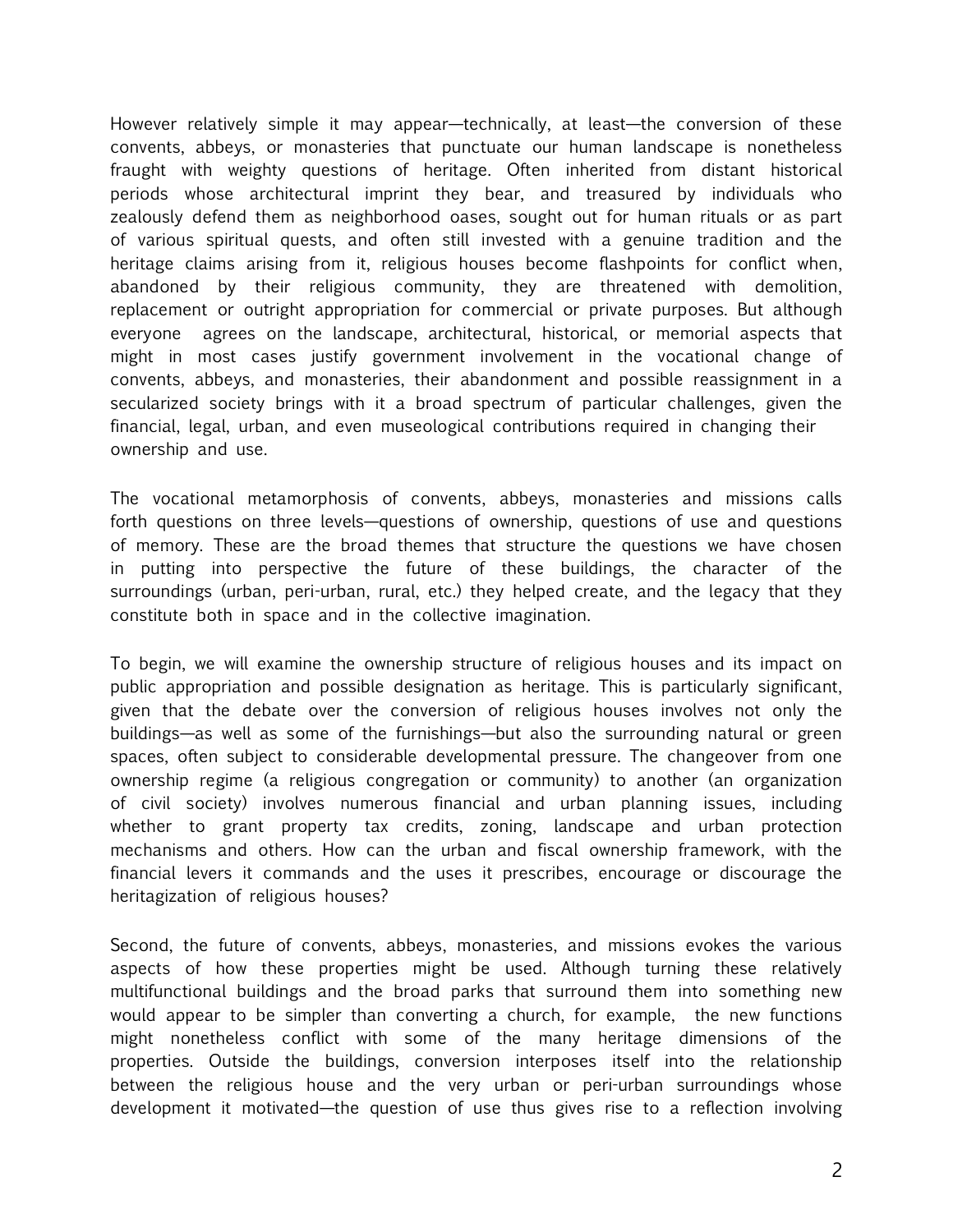the very meaning of the city. Within the buildings, conversion interferes with the buildings' meaning, since in all cases the property's function in civil society runs counter to symbolic dimensions that structure the whole, whether this involves using the main chapel, often the central feature of the structure, for other purposes than religious services, or more generally when the new function and the various religious symbols characteristic of the religious complex (stained-glass windows, iconography, inscriptions, cemeteries, etc.) are juxtaposed against each other. In short, how do we reconcile the use we make of religious houses with the symbolic content that justifies their heritagization in the first place?

Third, the future of convents, abbeys, monasteries and missions poses a threat to the perpetuation of memory. The conversion problem thus involves both the tangible and intangible contents of the structure. By this we mean the archives, libraries, and carefully preserved collections, which are sometimes highly sought-after treasure troves whose mere preservation puts pressure on our collective ability to store and classify according to recognized standards. Yet the contents of religious houses are also the memory of religious life and, more generally, the work that was embodied within the converted houses. How, when the religious community has departed these walls, can we perpetuate the memory of its activities as historical events? How, in spite of secularization, can we preserve and give value to the memory of the members of the religious orders?

## ORGANIZATION

According to these three themes—ownership, use and memory—and the questions they raise, the conference must provide for our putting together, confronting, assessing, and verifying the feasibility of our proposals on a theoretical and practical level that, both historically and for today, break new ground regarding the conversion and management of religious houses. Because here it is a question of confronting the experiences of researchers, decision-makers, and professionals, the work of the conference will be articulated into workshops focused on one of the three themes structured around poster presentations, and carried out within the framework of intensive inter-university work sessions in which Quebec's faculties of architecture will compete on the theme of religious house conversion.

This conference is thus meant to funnel ideas that will contribute to reflection and help resolve the pan-Western problems posed by the abandonment of convents, abbeys and monasteries. For that reason, this conference will require researchers, decision-makers and professionals to contribute through activities and discussions designed to stimulate and multiply the exchange of ideas. In January 2009, before the beginning of the conference, we will open an electronic forum on the Internet so that the participating researchers, individuals and decision-makers can get the ball rolling on discussions and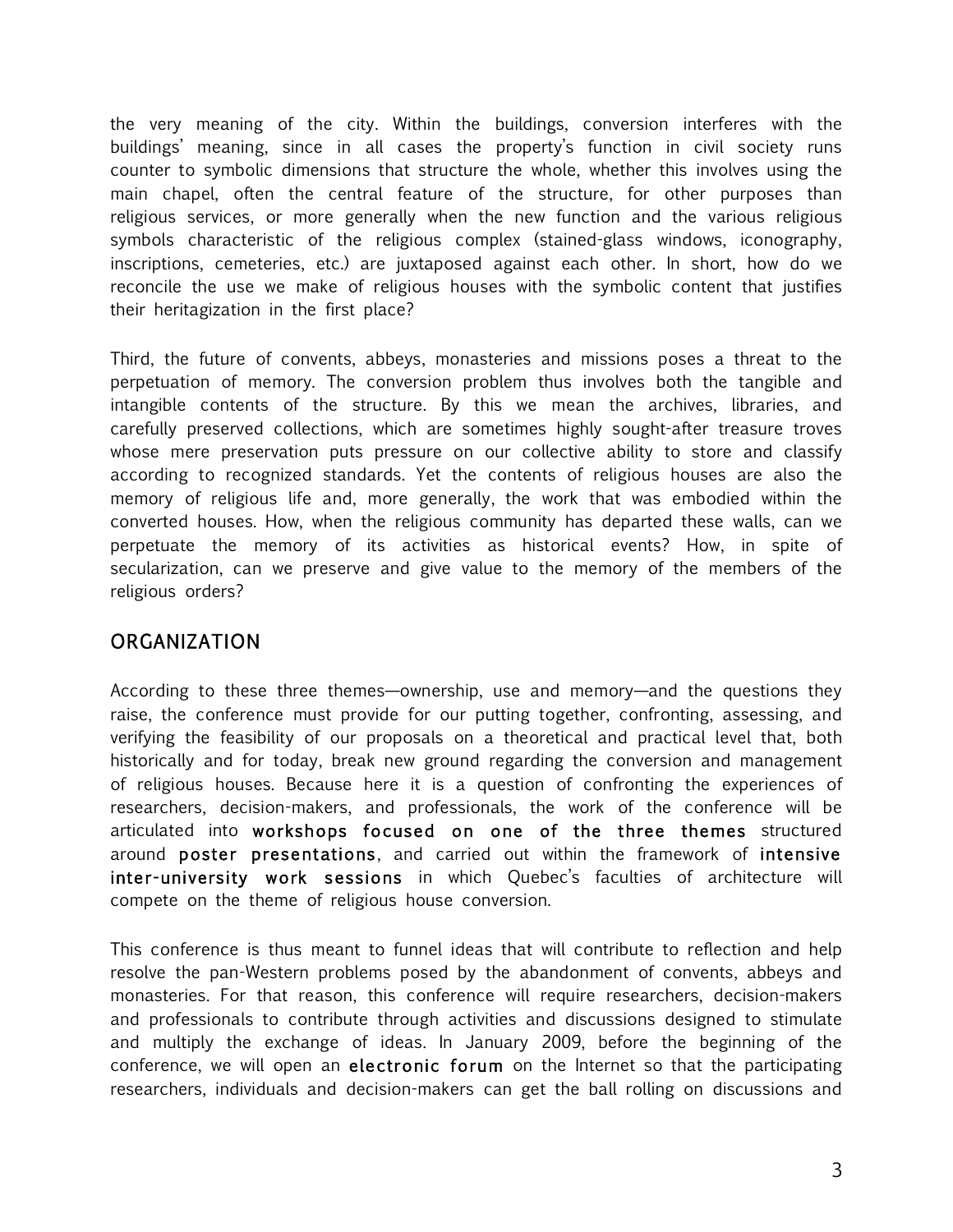share their concerns and reflections; we hope that, gradually, participants (speakers, presenters, and attendees) can begin to discuss and share their experiences. An anthology will also be published and distributed to all participants before the conference. In order for everyone to have the same basic information as to the diverse dimensions of the targeted problem and have precise data to feed the discussion, the anthology will contain a summary of our current knowledge on the questions and issues involved in the conversion of religious houses. A program of sightseeing tours will also allow participants to experience, and we hope, discuss the solutions explored as applied to actual cases. In addition we will be publishing the Records of the Conference following the event (by the Presses de l'Université du Québec), in the shape of a scientific anthology.

## **PROPOSALS**

Interested researchers and professionals are invited to submit a participation proposal before February 28 2009. Submissions, including an abstract (title and 300-word description) and brief summary, are to be sent to the attention of: Dr. Lucie K. Morisset, chair of the Scientific Committee by e-mail: **Institutdupatrimoine@ugam.ca** 

or by mail: Institut du patrimoine Université du Québec à Montréal C.P. 8888, Succ. Centre-ville Montréal (Québec) H3C 3P8 Canada

After assessment by the Scientific Committee, authors will be notified of the acceptance of their proposals by March 31 2009.

Please note that the Organizing Committee is prepared to pay for travel expenses of a certain number of speakers.

For information: Luc Noppen, Director Institut du patrimoine – UQAM noppen.luc@uqam.ca

#### The conference is organised by: Le Conseil du patrimoine religieux du Québec

L'Université Concordia